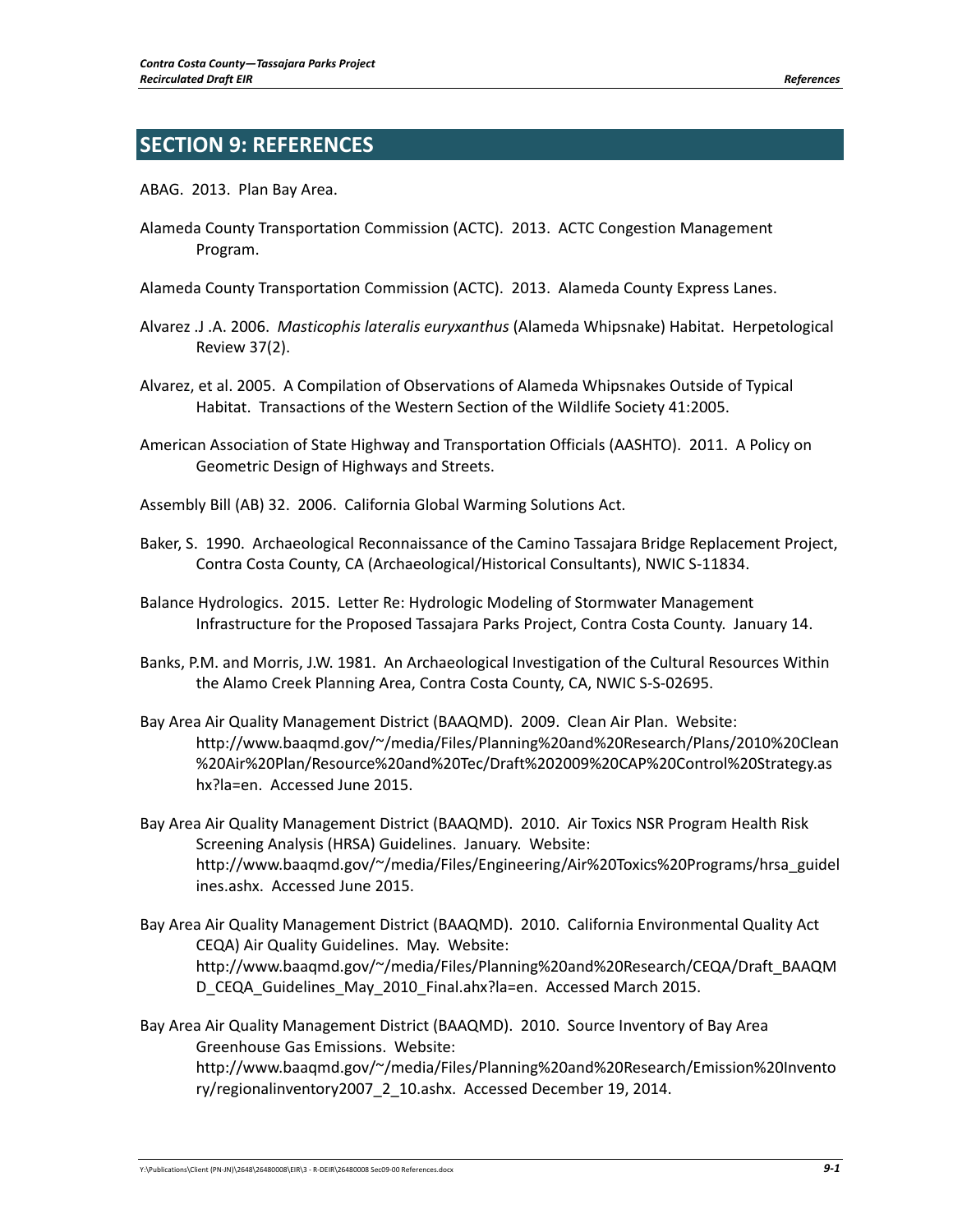- Bay Area Air Quality Management District (BAAQMD). 2011. California Environmental Quality Act (CEQA) Air Quality Guidelines. May. Website: http://www.baaqmd.gov/~/media Files/Planning%20and%20Research/CEQA/BAAQMD%20CEQA%20Guidelines\_May%202011 \_5\_311.ashx. Accessed June 19, 2015.
- Bay Area Air Quality Management District (BAAQMD). 2012. California Environmental Quality Act (CEQA) Air Quality Guidelines. Website: http://www.baaqmd.gov/~/media/Files/Planning%20and%20Research/CEQA/BAAQMD%20 CEQA%20Guidelines\_Final\_May%202012.ashx?la=en. Accessed March 2015.
- Bay Area Air Quality Management District (BAAQMD). 2015. Climate Protection Program. Website: http://www.baaqmd.gov/plans‐and‐climate/climate‐protection/climate‐protection‐program. Accessed June 19, 2015.
- Beardsley, R.K. 1948. "Cultural Sequences in Central California Archaeology." American Antiquity 14:1‐28.
- Bennyhoff, J. 1950. Californian Fish Spears and Harpoons. University of California Anthropological Records 9(4):295‐338.
- Brekke, L.D., et al. 2004. Climate Change Impacts Uncertainty for Water Resources in the San Joaquin River Basin, California. Journal of the American Water Resources Association (AWRA). February.
- Brown, E. Rodriquez, M.; Nichols, M.; and Corey, R. 2014. First Update to the Climate Change Scoping Plan. May.
- California Air Pollution Control Officers Association (CAPCOA). 2008. CEQA & Climate Change: Evaluating and Addressing Greenhouse Gas Emissions from Projects Subject to the California Environmental Quality Act. January.
- California Air Resources Board (ARB). 1998. The Toxic Air Contaminate Identification Process: Toxic Air Contaminant Emissions from Diesel-fueled Engines. Website: http://www.arb.ca.gov/toxics/dieseltac/factsht1.pdf. Accessed March 13, 2015.
- California Air Resources Board (ARB). 2000. Risk Reduction Plan to Reduce Particulate Matter Emissions from Diesel‐Fueled Engines and Vehicles. October. Website: http://www.arb.ca.gov/diesel/documents/rrpFinal.pdf. Accessed June 12, 2015.
- California Air Resources Board (ARB). 2006. Public Workshop to Discuss Establishing the 1990 Emissions Level and the California 2020 Limit and Developing Regulations to Require Reporting of Greenhouse Gas Emissions. December.
- California Air Resources Board (ARB). 2008. Archive of Greenhouse Gas 2020 Emissions Projection and BAU Scenario Emissions Estimate: Original Scoping Plan (2008) Version. Website: http://www.arb.ca.gov/cc/inventory/archive/sp\_2008\_projection.pdf. Accessed May 4, 2015.
- California Air Resources Board (ARB). 2008. Climate Change Scoping Plan: A Framework for Change. December. Website: http://www.arb.ca.gov/cc/inventory/archive/sp\_2008\_projection.pdf. Accessed June 19, 2015.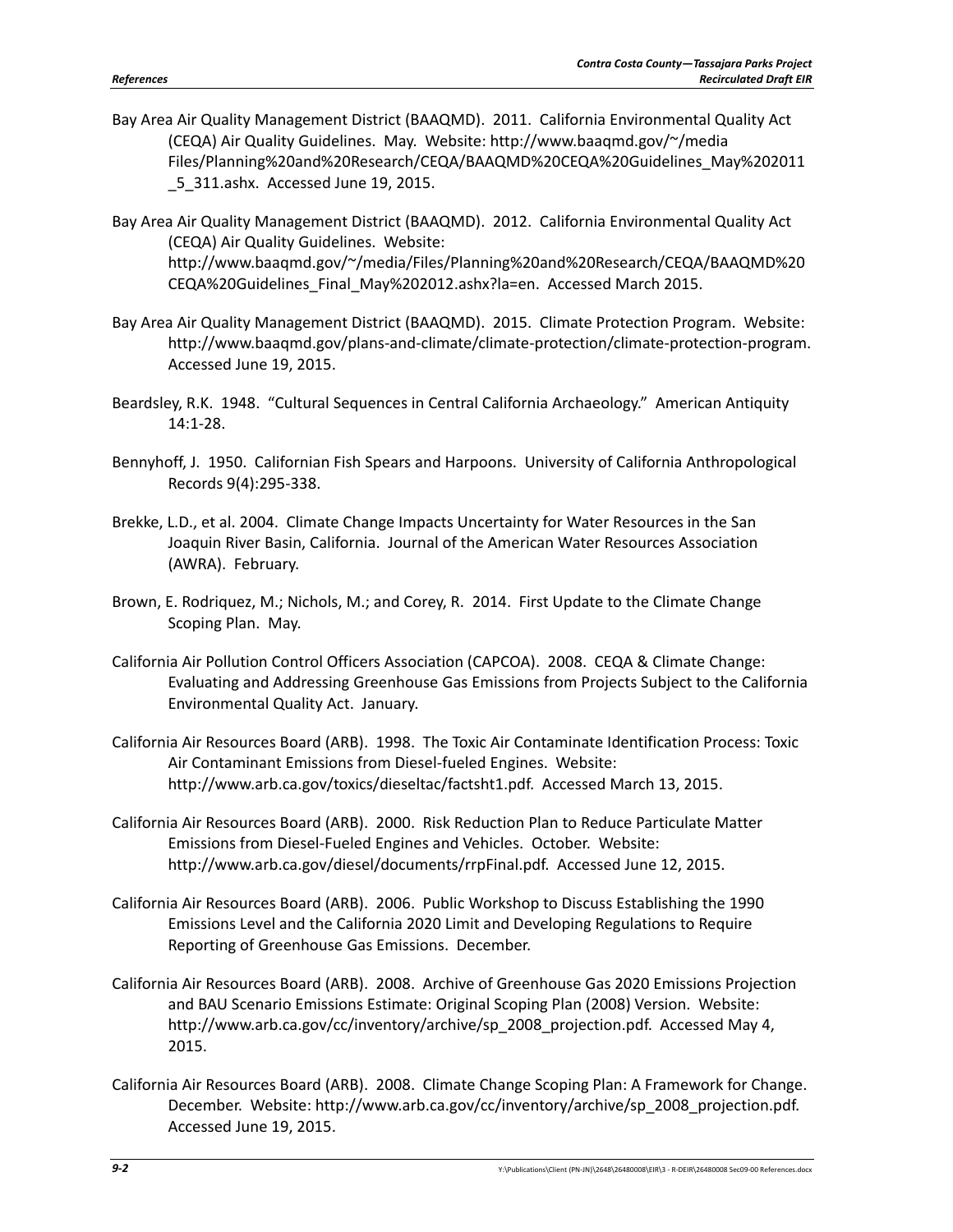- California Air Resources Board (ARB). 2009. Initial Statement of Reason for Proposed Regulation for The Management of High Global Warming Potential Refrigerant for Stationary Sources. October 23. Website: http://www.arb.ca.gov/regact/2009/gwprmp09/isorref.pdf. Accessed May 2014.
- California Air Resources Board (ARB). 2009. Vinyl Chloride. November 24. Website: www.arb.ca.gov/research/aaqs/caaqs/vc/vc.htm. Accessed March 13, 2015.
- California Air Resources Board (ARB). 2011. Executive Order No. G‐11‐024, Relating to Adoption of Regional Greenhouse Gas Emission Reduction Targets for Automobiles and Light Trucks Pursuant to SB 375. Website: http://www.arb.ca.gov/cc/sb375/executive\_order\_g11024.pdf. Accessed June 19, 2015.
- California Air Resources Board (ARB). 2011. Final Supplement to the AB 32 Scoping Plan Functional Equivalent Document. August 19. Website: http://www.arb.ca.gov/cc/scopingplan/document/final\_supplement\_to\_sp\_fed.pdf. Accessed June 19, 2015.
- California Air Resources Board (ARB). 2011. Status of Scoping Plan Recommended Measures. July. Website: http://www.arb.ca.gov/cc/scopingplan/status\_of\_scoping\_plan\_measures.pdf. Accessed December 2014.
- California Air Resources Board (ARB). 2013. Ambient Air Quality Standards. June 4. Website: http://www.arb.ca.gov/research/aaqs/aaqs2.pdf. Accessed June 19, 2015.
- California Air Resources Board (ARB). 2014. California 1990 Greenhouse Gas Emissions Level and 2020 Limit. December. Website: http://www.arb.ca.gov/cc/inventory/1990level/1990level.htm. Accessed June 19, 2015.
- California Air Resources Board (ARB). 2014. Clean Fuels Outlet 2012 Regulation Activity. Website: http://www.arb.ca.gov/fuels/altfuels/cf‐outlets/cf‐outlets.htm. Accessed December 2014.
- California Air Resources Board (ARB). 2014. Low‐Emissions Vehicles (LEV) & GHG 2012 Regulatory Activity. July 17. Website: http://www.arb.ca.gov/regact/2012/leviiighg2012/leviiighg2012.htm. Accessed June 19, 2015.
- California Air Resources Board (ARB). 2014. Zero Emission Vehicles 2012 Regulatory Activity. July 17. Website: http://www.arb.ca.gov/regact/2012/zev2012/zev2012.htm. Accessed June 19, 2015.
- California Climate Change Center (CCCC). 2006. Our Changing Climate: Assessing the Risks to California, CEC‐500‐2006‐077. July.
- California Climate Change Center (CCCC). 2006. Scenarios of Climate Change in California: An Overview (White Paper, CEC‐500‐2005‐186‐SF). February.
- California Depart of Public Health. 2007. California Environmental Health Tracking Program (CEHTP) Traffic Linkage Service Demonstration. Website: http://www.ehib.org/traffic\_tool.jsp. Accessed June 12, 2015.

Y:\Publications\Client (PN‐JN)\2648\26480008\EIR\3 ‐ R‐DEIR\26480008 Sec09‐<sup>00</sup> References.docx *9‐3*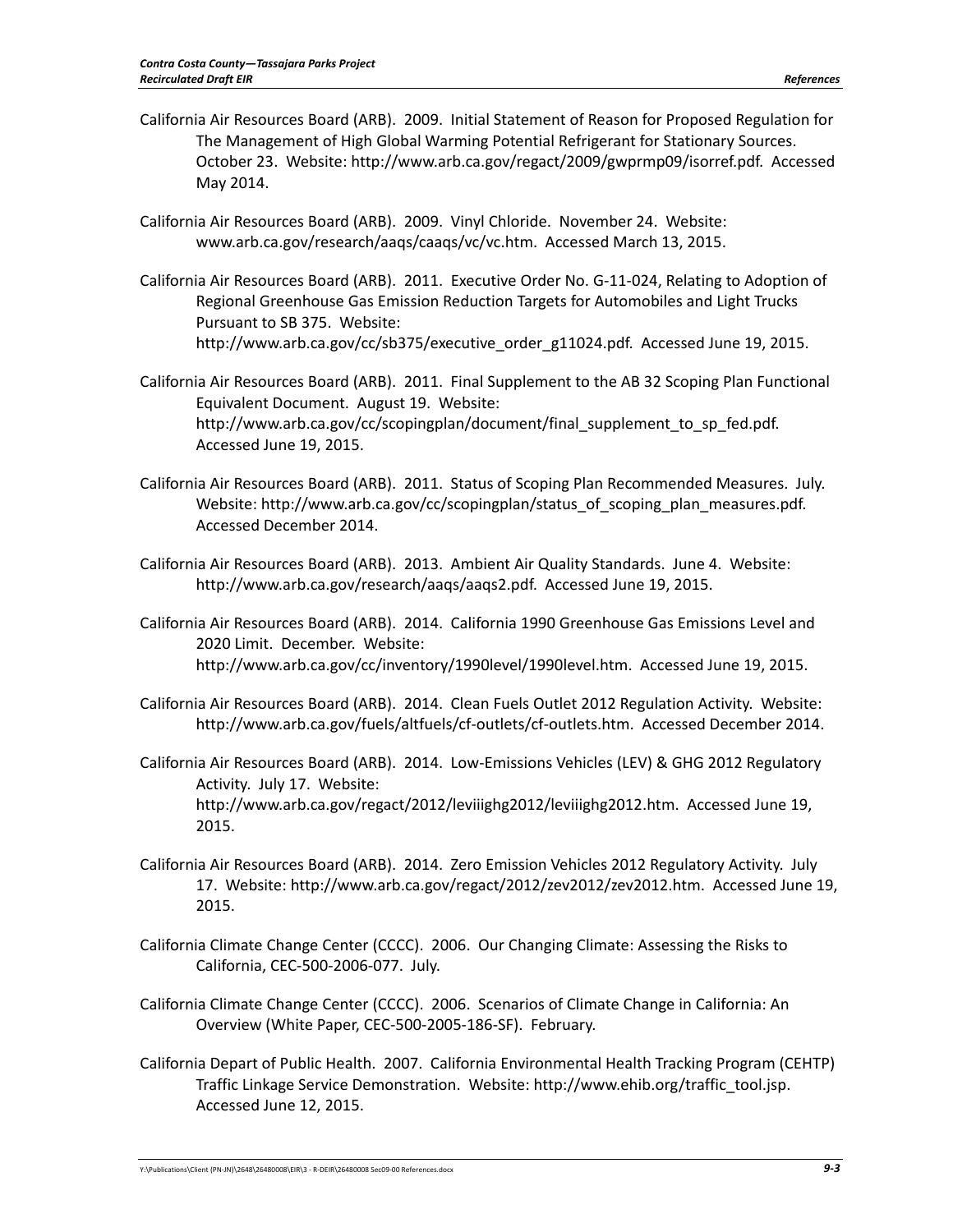California Department of Conservation. 2015. Regulatory Maps. Website: http://www.quake.ca.gov/gmaps/WH/regulatorymaps.htm. Accessed March 22, 2015.

imeFrame=S&cType=ALL&cGender=B. Accessed April 27, 2015.

California Department of Education, Educational Demographics Unit. Website: http://dq.cde.ca.gov/dataquest/Enrollment/GradeEnr.aspx?cChoice=DistEnrGr2&cYear=201 3‐14&cSelect=0761804‐ San%20Ramon%20Valley%20Unified&TheCounty=&cLevel=District&cTopic=Enrollment&myT

California Department of Finance. 2007. E‐4 Historical Population Estimates for City, County and the State, 1991‐2000, with 1990 and 2000 Census Counts.

- California Department of Finance. 2007. E‐8 Historical Population and Housing Estimates for Cities, Counties, and the State, 1990‐2000.
- California Department of Finance. 2012. E‐4 Historical Population Estimates for City, County and the State, 2001‐2010, with 2000 and 2010 Census Counts.
- California Department of Finance. 2012. E‐8 Historical Population and Housing Estimates for Cities, Counties, and the State, 2000‐2010.
- California Department of Finance. 2014. Report P‐1 State and County Population Projections July 1, 2010‐2060 (5‐year increments).
- California Department of Finance. 2015. California City/County Population Estimates with Annual Percent Change. January 1, 2014 and 2015.
- California Department of Finance. 2015. E‐8 Historical Population and Housing Estimates for Cities, Counties, and the State, 1990‐2000.
- California Department of Fish and Wildlife (CDFW). 2015. California Natural Diversity Database (CNDDB) search for special‐status species in the Tassajara and Diablo, California 7.5‐minute USGS quadrangles. Rarefind 5 computer program. CDFW, Biogeographic Data Branch. Sacramento, CA. Accessed in May 2015.

California Department of Health Services. 2010. California Indoor Radon Levels Sorted By Zip Code.

- California Department of Resources Recycling and Recovery (CalRecycle). 2014. Website: http://www.calrecycle.ca.gov/SWFacilities/Directory/07‐AA‐0027/Detail/. Accessed October 8, 2015.
- California Department of Resources Recycling and Recovery (CalRecycle) 2015. Website: http://www.calrecycle.ca.gov/wastechar/WasteGenRates/Residential.htm. Accessed April 28, 2015.
- California Department of Transportation (Caltrans). 2002. Guide for the Preparation of Traffic Impact Studies. December.
- California Department of Water Resources. 2003. California's Groundwater Bulletin 118—Update 2003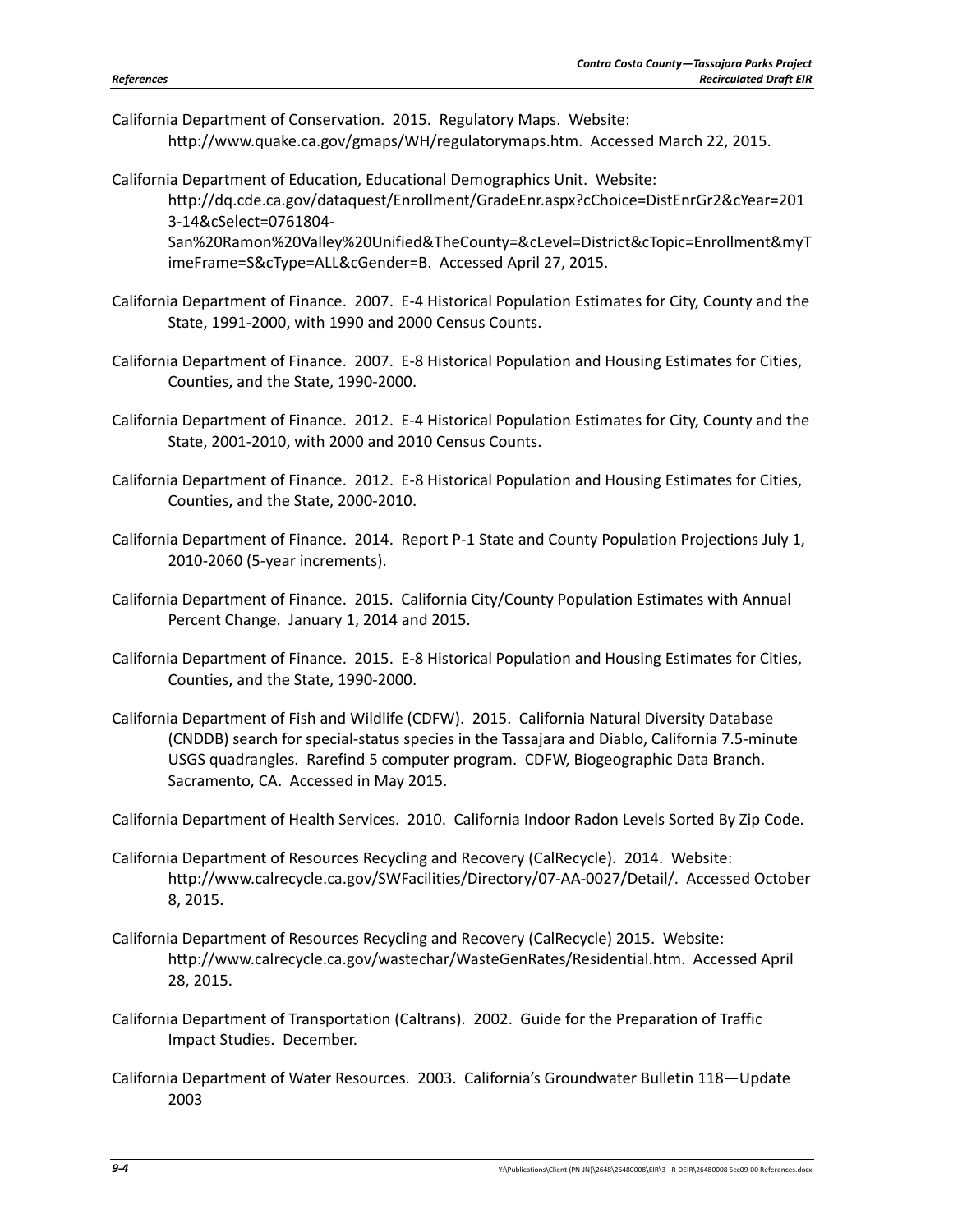- California Emissions Estimator Model (CalEEMod). 2013. California Emissions Estimator Model Version 2013.2.2. Website: http://caleemod.com/. Accessed April 21, 2015.
- California Employment Development Department. 2015. Historical Civilian Labor Force, Contra Costa County. December 18.
- California Environmental Protection Agency (Cal/EPA) and California Air Resources Board (ARB). 2007. Proposed Early Actions to Mitigate Climate Change in California. April 20.
- California Environmental Protection Agency (Cal/EPA). 2002. Office of Environmental Health Hazard Assessment (OEHHA). Health Effects of Diesel Exhaust. Website: www.oehha.ca.gov/public\_info/facts/pdf/diesel4-02.pdf. Accessed March 9, 2015.
- California Geological Survey, 2014. State of California, Department of Conservation, Regulatory Mapping. Website: http://www.quake.ca.gov/gmaps/WH/regulatorymaps.htm. Accessed July 29, 2014.
- California Native Plant Society (CNPS). 2001. Inventory of Rare and Endangered Plants of California (Sixth Edition). Rare plant scientific advisory committee, David P. Tibor, convening editor. California Native Plant Society. Sacramento, CA. x+338 pp.
- California Native Plant Society (CNPS). 2015. Inventory of Rare and Endangered Plants (online edition, v8‐02). California Native Plant Society. Sacramento, CA. Accessed in May 2015 from: http://www.cnps.org/inventory.
- California Public Utilities Commission (CPUC). 2013. Current Renewable Procurement Status, Pacific Gas and Electric. Website: http://www.cpuc.ca.gov/PUC/energy/Renewables/index.htm. Accessed May 4, 2015.
- California Resource Agency and Association of Environmental Professionals (AEP). 2014. California Environmental Quality Act (CEQA) Statute and Guidelines.

California Water Code, Section 10631(c).

- CalRecycle. 2016. California's 75 Percent Initiative: Defining the Future. Website: http://www.calrecycle.ca.gov/75percent/. Accessed March 6, 2016.
- Carlson, Barbee & Gibson (CBG). 2015. Preliminary Stormwater Management Plan, Tassajara Parks.
- Central Contra Costa Sanitary District (CCCSD). 2012. Sewer System Management Plan. October.
- Central Contra Costa Sanitary District (CCCSD). 2015. Website: http://www.centralsan.org/. Accessed March 16, 2015.
- Central Costa County Transit Authority (CCCTA). 2010. County Connection Maps & Schedules.
- Chartkoff, J.L. and K.K. Chartkoff. 1984. The Archaeology of California. Menlo Park. Stanford University Press.
- City of San Ramon. 2015. City Parks. Website: http://www.ci.sanramon.ca.us/parks/parks\_facilities/parks.htm.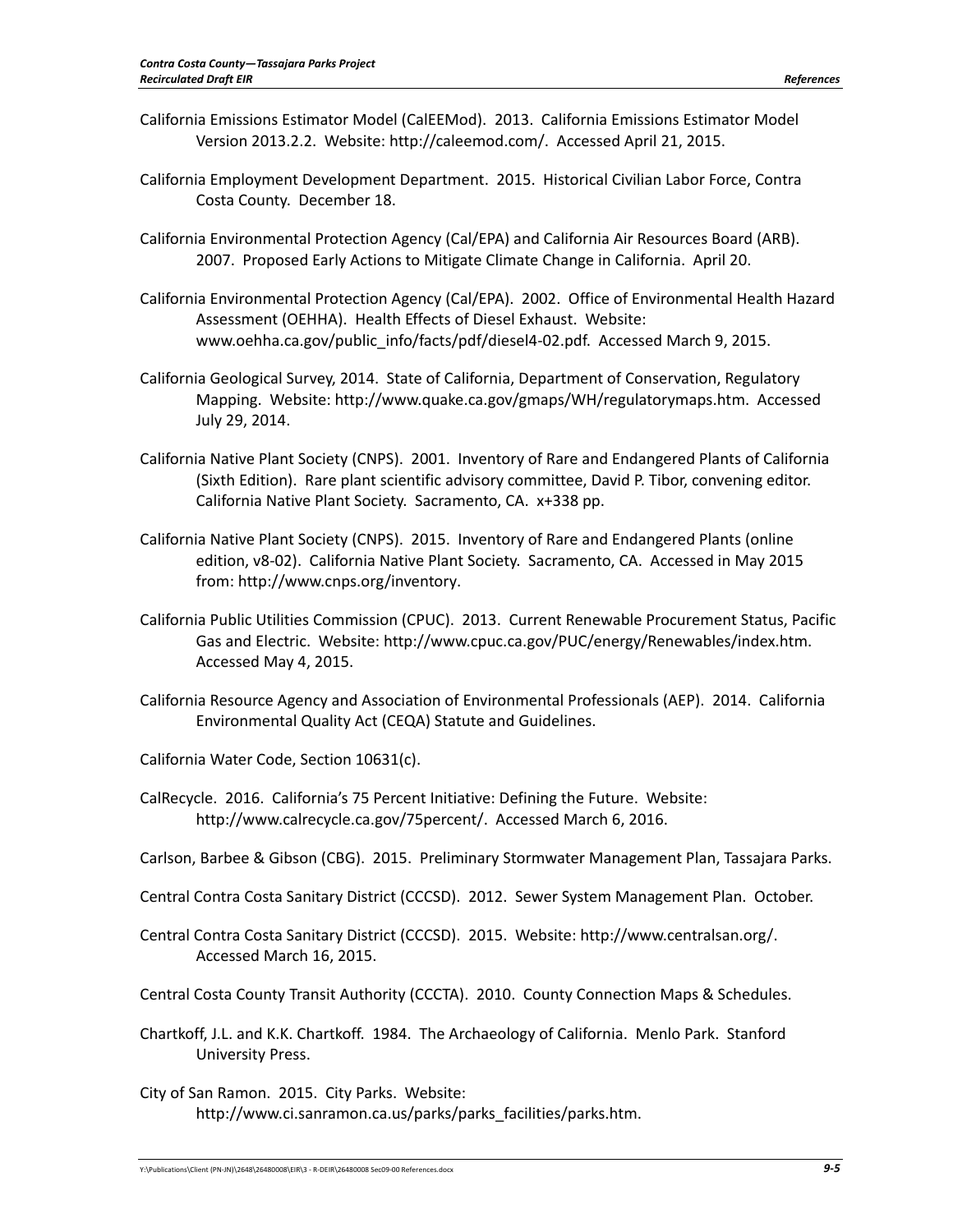City of San Ramon. 2015. Current Project List, February 2015.

Climate Action Team. 2010. Climate Action Team Report to Governor Schwarzenegger and the California Legislature. December. Website: http://www.climatechange.ca.gov/climate\_action\_team/reports/index.html#2010. Accessed December 21, 2014.

Contra Costa County Department of Agriculture. 2010. Annual Crop Report.

Contra Costa County Department of Agriculture. 2011. Annual Crop Report.

Contra Costa County Department of Agriculture. 2012. Annual Crop Report.

Contra Costa County Department of Agriculture. 2013. Annual Crop Report.

Contra Costa County Department of Agriculture. 2014. Annual Crop Report.

Contra Costa County Library. 2015. Website: http://ccclib.org/. Accessed May 2015.

Contra Costa County. 2005. General Plan 2005–2020.

- Contra Costa County. 2012. Draft Climate Action Plan. December. Website: http://ca‐ contracostacounty.civicplus.com/DocumentCenter/Home/View/9013. Accessed June 12, 2015.
- Contra Costa County. 2013. Board of Supervisors Board Order, Pantages Bays Residential Project/Discovery Bay area. December 3.

Contra Costa County. 2014. Contra Costa County Code.

- Contra Costa County. 2015. Office of the Sheriff. Website: http://www.co.contra‐ costa.ca.us/96/Bureaus. Accessed April 27, 2015.
- Contra Costa County. 2015. Patrol Division. Website: http://ca‐ contracostacounty2.civicplus.com/208/Patrol‐Division. Accessed April 2015.
- Contra Costa Sanitary District. 2014. Comprehensive Annual Financial Report for the Fiscal Year ended June 30, 2014.
- Contra Costa Transportation Authority (CCTA). 2013. 2013 CCTA Congestion Management Program. December.
- Cook, S.F. 1957. The Aboriginal Populations of Alameda and Contra Costa Counties, California. Anthropological Records of the University of California Anthropological Survey, Berkeley, C.A.
- Department of Water Resources (DWR). 2006. Progress on Incorporating Climate Change into Management of California's Water Resources. July.
- East Bay Municipal Utility District (EBMUD). 2006. Water Treatment and Transmission Improvements Program EIR.

East Bay Municipal Utility District (EBMUD). 2011. Urban Water Management Plan 2010. June.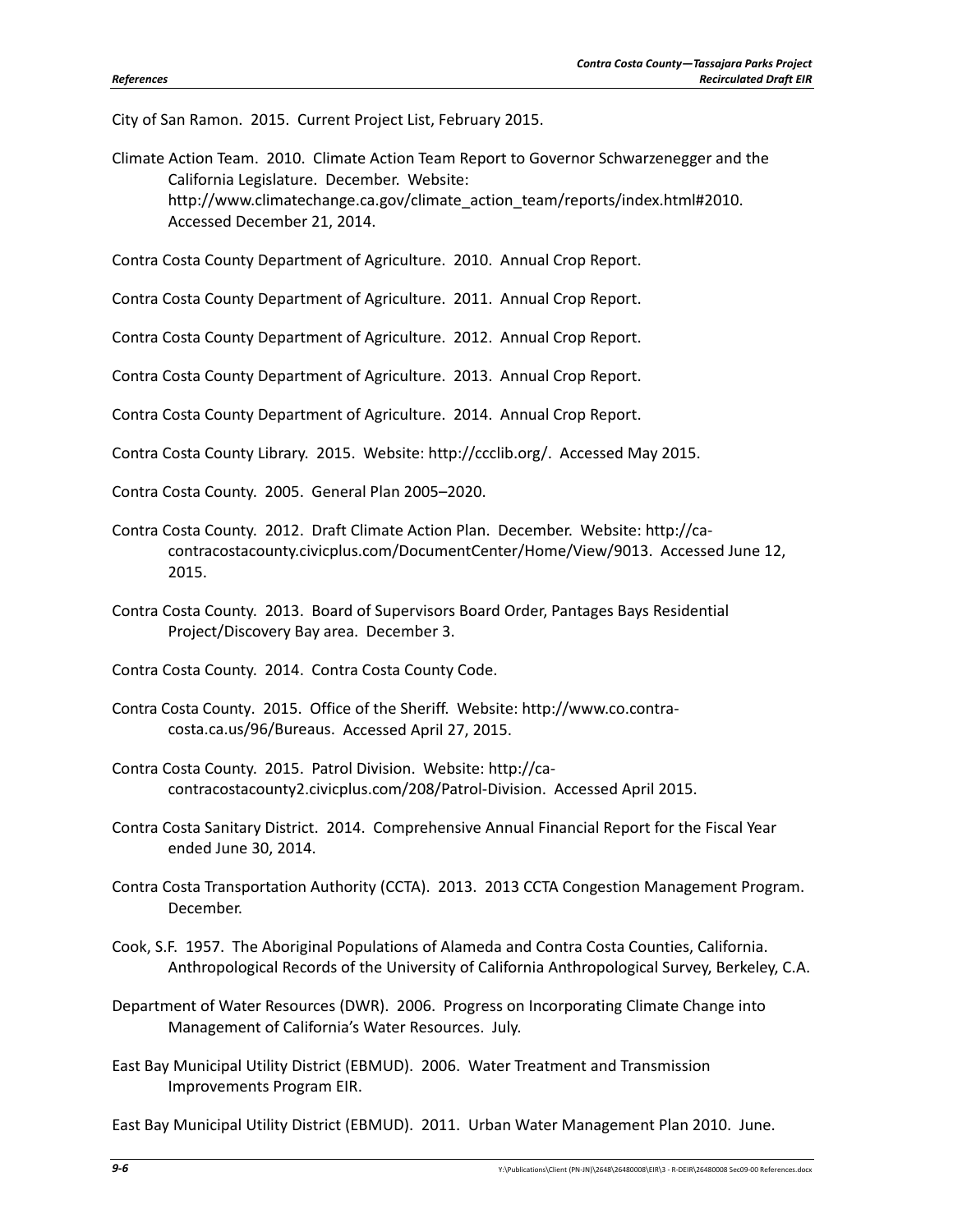- East Bay Municipal Utility District (EBMUD). 2014. Personal communication: letter, regarding Notice of Preparation of a Draft Environmental Impact Report—Tassajara Parks Project (Formerly New Farm Project).
- East Bay Municipal Utility District (EBMUD). 2015. Water Treatment and Transmission Improvements Program. Website: https://www.ebmud.com/about‐us/construction‐my‐ neighborhood/water‐treatment‐and‐transmission‐improvements‐program/. Accessed August 25, 2015.
- East Bay Regional Park District. 2015. Your Park District. Website: http://www.ebparks.org/. Accessed April 2015.
- EDAW, Inc. 2007a. Tree Survey Report, 785‐Acre Kawar Project, Tassajara Valley, Contra Costa County, California. July 17, 2007.
- EDAW, Inc. 2007b. Habitat Assessment and Focused Breeding Season Survey for Burrowing Owl, Kawar Study Area, Tassajara Valley, Contra Costa County, California. October 9, 2007.
- EDAW, Inc. 2009. Early Evaluation for the San Joaquin Kit Fox, Kawar Study Area, Tassajara Valley, Contra Costa County, California. July 29, 2009.
- Elsasser, Albert B. 1978. Development of Regional Prehistoric Cultures. Handbook of North American Indians California Volume 8. Robert F. Heizer, Editor, pp. 37‐57. Smithsonian Institution, Washington, D.C.
- ENGEO, Inc. 2009. Geotechnical Exploration, New Farm Project.
- ENGEO, Inc. 2015. Preliminary Geotechnical Report, Tassajara Parks.
- Federal Emergency Management Agency. 2009. Flood Insurance Rate Map, Contra Costa County, California Panel 500 of 602, Map Number 06013C0500F.
- Federal Highway Administration (FHWA). 2006. Highway Construction Noise Handbook. August.
- Federal Highway Administration (FHWA). 2014. California Manual on Uniform Traffic Control Devices, (FHWA's MUTCD 2009 Edition, including Revisions 1 and 2, as amended for use in California).
- Federal Transit Administration (FTA). 2006. Transit Noise and Vibration Impact Assessment. May.
- FirstCarbon Solutions (FCS). 2015. Construction Health Risk Assessment Screening Tool, Version 1.3. June 16.
- Frederickson, D.A. 1973. Early Cultures of the North Coast Ranges, California. Unpublished Ph.D. dissertation, Department of Anthropology, University of California, Davis.
- Hoffman, Dan. Captain, Contra Costa County Office of the Sheriff. Personal communication: letter. June 15, 2015.

HortScience, Inc. 2015. Arborist Report, Tassajara Parks, Contra Costa County, California. March 24.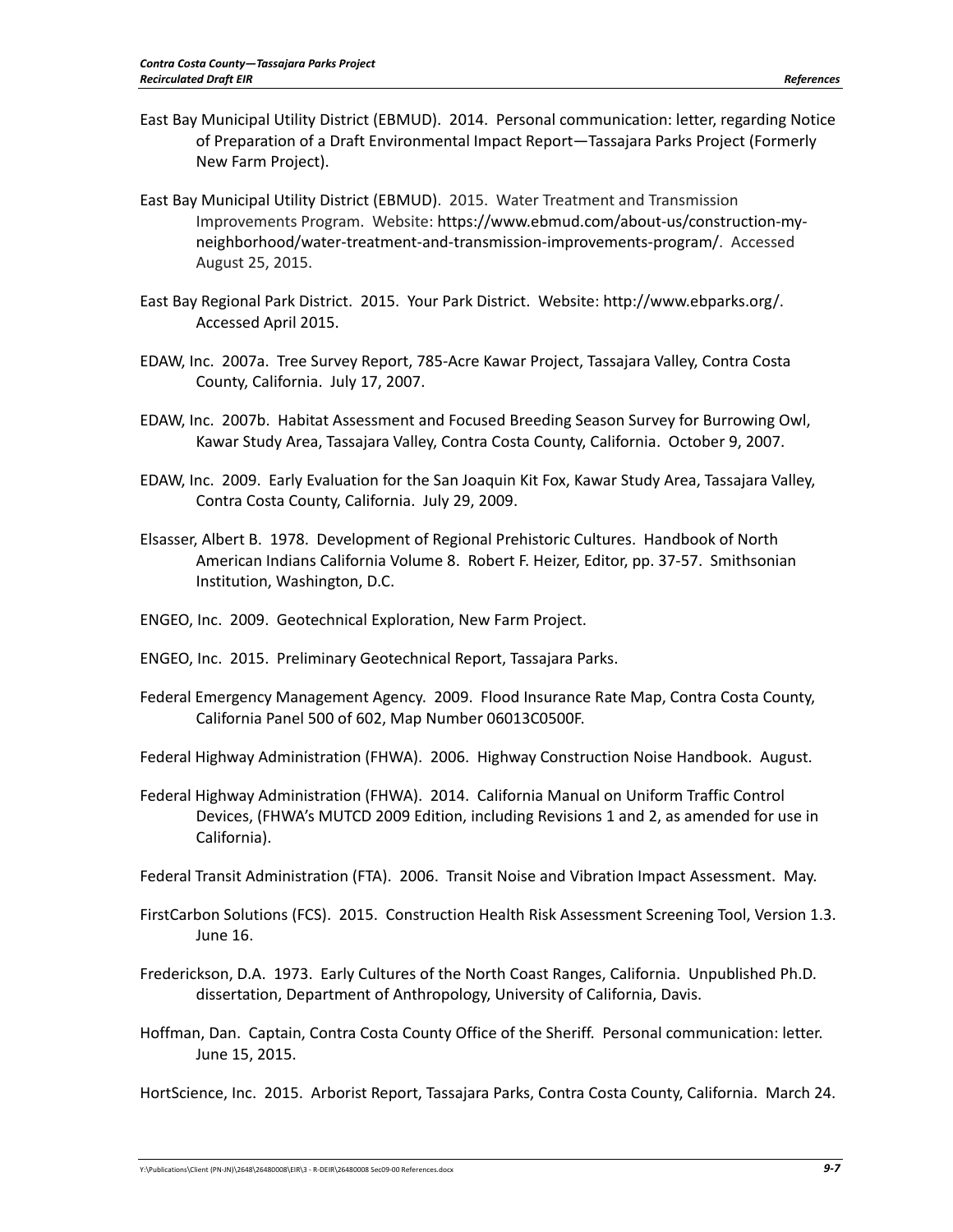Institute of Transportation Engineers (ITE). 2012. Trip Generation, 9<sup>th</sup> Edition.

- Intergovernmental Panel on Climate Change (IPCC). 2013. Climate Change 2013: The Physical Science Basis. Contribution of Working Group I to the Fifth Assessment Report of the Intergovernmental Panel on Climate Change.
- Jennings, M.R. and M.P. Hayes. 1994. Amphibian and Reptile Species of Special Concern in California. Final Report Submitted to the California Department of Fish & Game, Inland Fisheries Division. Rancho Cordova, CA. 255 pp. November 1.
- Jennings, M.R., M.P. Hayes, and D.C. Holland. 1992. A petition to the U.S. Fish and Wildlife Service to place the California red‐legged frog (*Rana aurora draytonii*) and the western pond turtle (*Clemmys marmorata*) on the list of endangered and threatened wildlife and plants. 21 pp.

Jones, T. and Klar, K. 2007. California Prehistory. AltaMira Press, Lanham, MD.

Kimley‐Horn and Associates. 2016. Tassajara Parks Traffic Impact Study.

- Kiparsky, M. and P.H. Gleick. 2003. Climate Change and California Water Resources: A Survey and Summary of the Literature. Oakland, CA: Pacific Institute for Studies in Development, Environment, and Security. July.
- Kroeber, A.L. 1925. Handbook of the Indians of California. Bulletin 78. Bureau of American Ethnology. Washington, DC. Smithsonian Institution.
- Levy, Richard. 1978. Eastern Miwok. Handbook of North American Indians California Volume 8. Robert F. Heizer, Editor. Smithsonian Institution, Washington, D.C.

Linscott, Law, & Greenspan Engineers (LLG). 2008. Sycamore Trails Stables Trip Generation Study.

Moratto, M.J. 1984. California Archaeology. San Diego. Academic Press.

- Moser, S; Franco, G; Pittiglio, S; Chou, W; Cayan, D. 2009. The Future Is Now: An Update on Climate Change Science Impacts and Response Options for California. California Energy Commission, PIER Energy‐Related Environmental Research Program. CEC‐500‐2008‐071. Website: www.energy.ca.gov/2008publications/CEC‐500‐2008‐071/CEC‐500‐2008‐071.PDF. Accessed March 9, 2015.
- National Environmental Title Research, LLC. 2015. Historical aerials dated 1949, 1958, 1968, and 1979. Website: http://historicaerials.com/. Accessed March 3, 2015.
- National Toxicology Program (NTP). 2014. Report on Carcinogens, Thirteenth Edition. Research Triangle Park, NC: U.S. Department of Health and Human Services, Public Health Service. Website: http://ntp.niehs.nih.gov/pubhealth/roc/roc13/. Accessed June 16, 2015.

Noise Navigator<sup>™</sup> Sound Level Database. 2015. Website: http://multimedia.3m.com/mws/media/888553O/noise‐navigator‐sound‐level‐hearing‐ protection‐database.pdf.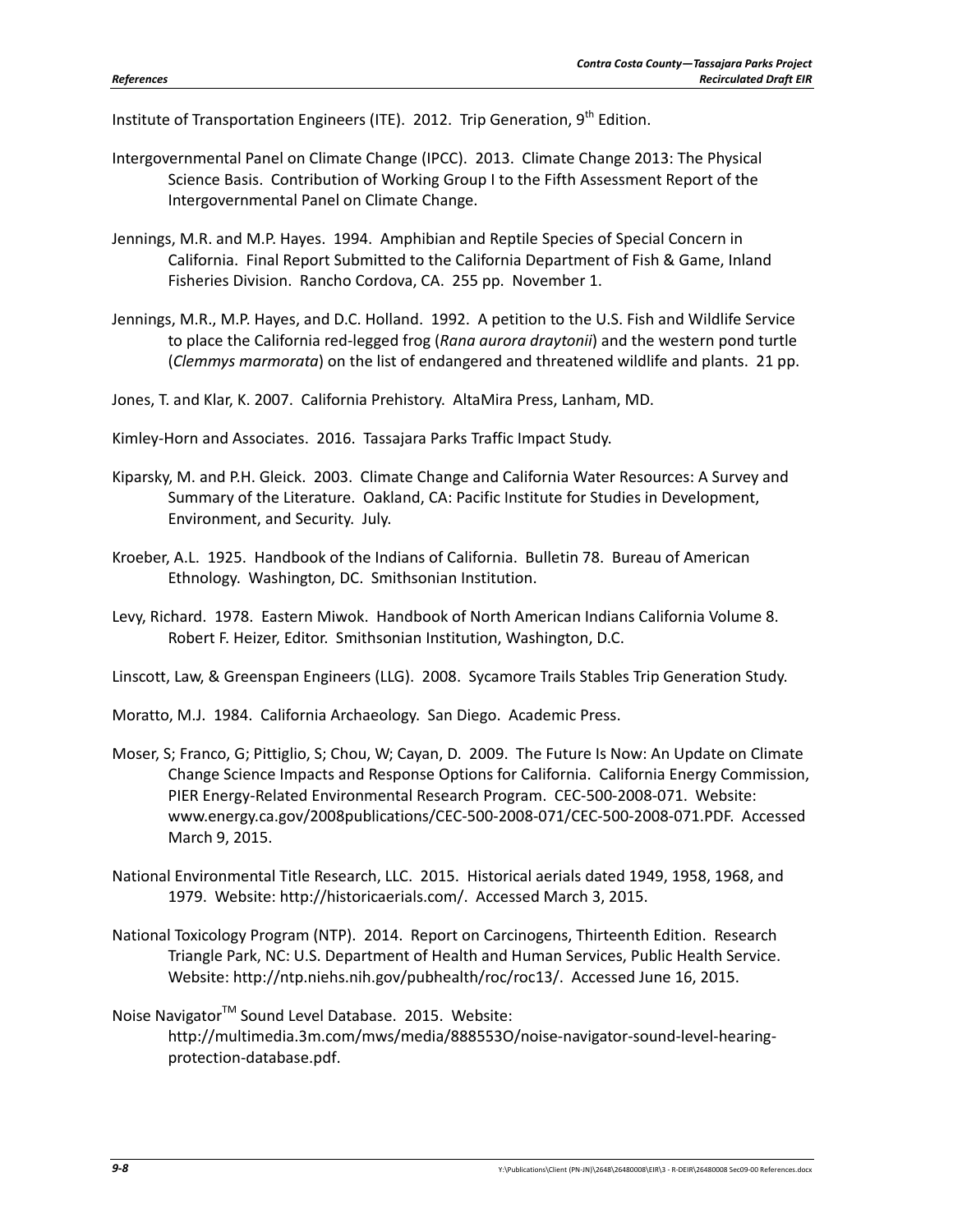- Olivier, J.G.J., et al. 2011. Long‐term Trend in Global CO2 Emissions: 2011 Report. PBL Netherlands Environmental Assessment Agency; Institute for Environment and Sustainability (IES) of the European Commission's Joint Research Centre (JRC).
- Olshansky, Robert, B. 1986. Geologic Hazard Abatement Districts. California Department of Conservation. Website: http://www.consrv.ca.gov/cgs/rghm/Pages/haz\_abatement.aspx. Accessed August 4, 2015.
- Parmesan, C. and H. Galbraith. 2004. Observed Impacts of Global Climate Change in the U.S., Arlington, VA: Pew Center on Global Climate Change. November.
- Perault, Tina. Senior Planning and Development Manager, San Ramon Valley Unified School District. Personal communication: email. June 29, 2015.
- Robinson, W. W. (1948). Land in California. University of California Press, Los Angeles, CA.
- Samuelson, S., W. Self, and C. Rice. 1995. Tassajara Valley Project, Archaeological Survey Report. Contra Costa County, California.
- San Ramon Valley Fire Protection District (SRVFPD). 2015. 2014 Comprehensive Annual Financial Report.
- San Ramon Valley Fire Protection District (SRVFPD). 2015. Exterior Hazard Abatement Program Minimum Abatement Standards.
- San Ramon Valley Fire Protection District (SRVFPD). Website: http://www.firedepartment.org/about/overview.asp. Accessed April 27, 2015.
- San Ramon Valley Fire Protection District. 2010. Standards of Cover.
- Smart Voter. 2006. Measure L Urban Limit Line, County of Contra Costa. Website: http://www.smartvoter.org/2006/11/07/ca/cc/meas/L/. Accessed April 7, 2015.
- Society of Vertebrate Paleontology. 2010. Standard Procedures for the Assessment and Mitigation of adverse Impacts to Paleontological Resources. South Coast Air Quality Management District. 2007. Final 2007 Air Quality Management Plan: Appendix I—Health Effects. Website: http://www.aqmd.gov/docs/default‐source/clean‐air‐plans/air‐quality‐ management‐plans/2007‐air‐quality‐management‐plan/2007‐aqmp‐appendix‐ i.pdf?sfvrsn=2. Accessed May 4, 2015.
- SRVUSD. 2015. Developer Impact Fees. Website: http://www.srvusd.net/developerfees. Accessed May 19, 2015.
- SRVUSD. 2015. Student Population Projections by Residence. School Year 2014/2015 Report.
- State of California, 2013. Northern California Cities and Counties affected by SHZP Zones. Website: http://www.conservation.ca.gov/cgs/shzp/Pages/affected.aspx. Accessed July 21, 2014.
- State Water Resources Control Board. 2012. 2012 California Integrated Report Clean Water Act Sections 303 (d) and 305 (b).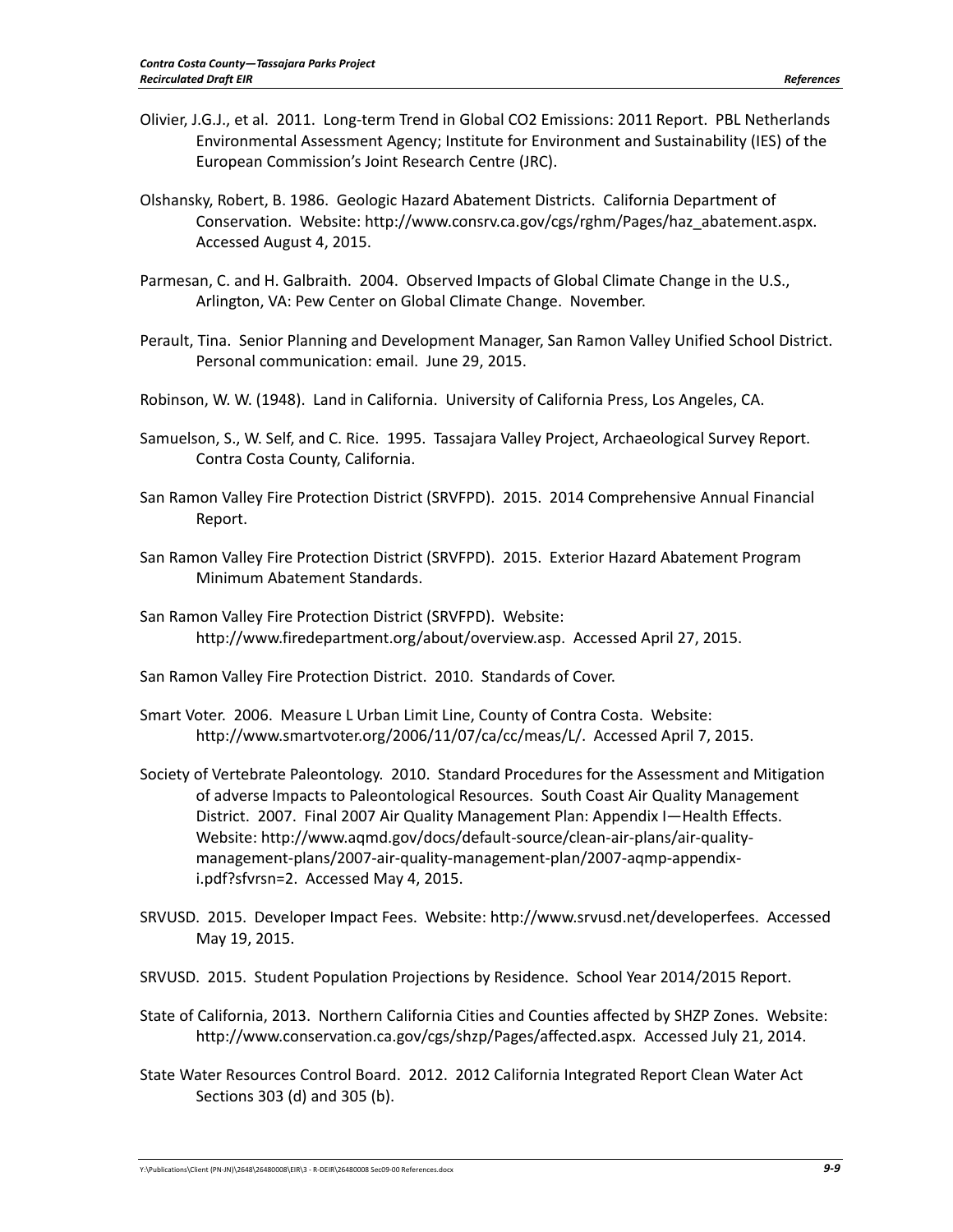- Stevens, David. Deputy Fire Marshal. San Ramon Valley Fire Protection District (SRVFPD). Letter dated 4/23/14.
- Sycamore Associates, LLC. 2005. Biological Assessment for the 785‐acre Kawar Project, Tassajara Valley, Contra Costa County, California. September 27, 2005.
- Sycamore Associates, LLC. 2006a. Wetland Delineation and Preliminary Jurisdictional Determination for the 785‐acre Kawar Property, Tassajara Valley, Contra Costa County, California. March 1, 2006.
- Sycamore Associates, LLC. 2006b. Site Assessment for the California Red‐legged Frog for the 785‐ acre Kawar Project, Tassajara Valley, Contra Costa County, California. March 3, 2006.
- Sycamore Associates, LLC. 2006c. Revised California Red‐legged Frog Focused Survey for the 785‐ acre Kawar Project, Tassajara Valley, Contra Costa County, California. Dated June 23, 2006, revised March 16, 2007.
- Sycamore Associates, LLC. 2006d. Botanical Assessment for the 785‐acre Kawar Property, Tassajara Valley, Contra Costa County, California. September 12, 2006.
- The Natural Resources Conservation Service Web Soil Survey. 2014. Website: http://websoilsurvey.nrcs.usda.gov/app/WebSoilSurvey.aspx. Accessed July 21, 14.
- Town of Danville. 2013. Town of Danville 2030 General Plan. March.
- Town of Danville. 2015. Community Parks. Website: http://www.danville.ca.gov/Things‐To‐ Do/Parks/Community‐Parks/. Accessed May 2015.
- Town of Danville. Website: http://www.danville.ca.gov/Services/Planning‐Services/Development‐ Activities/. Accessed May 6, 2015.
- Transportation Research Board. 2010. Highway Capacity Manual (HCM) 2000.
- Tri‐Valley Transportation Council. 2014. 2014 Tri‐Valley Transportation Plan and Action Plan. February.
- United States Department of Agriculture. 2015. Natural resources Conservation Service Web Soil Survey. Website: http://websoilsurvey.sc.egov.usda.gov/App/WebSoilSurvey.aspx. Accessed July 21, 2015.
- United States Energy Information Administration. 2009. Table CE2.5 of the 2009 Residential Energy Consumption Survey.
- United States Environmental Protection Agency (EPA). 1974. "Information on Levels of Environmental Noise Requisite to Protect Public Health and Welfare with an Adequate Margin of Safety." March.
- United States Environmental Protection Agency (EPA). 2003. Particle Pollution and your Health. EPA‐452/F‐03‐001. Website: http://epa.gov/pm/pdfs/pm‐color.pdf. Accessed March 16, 2015.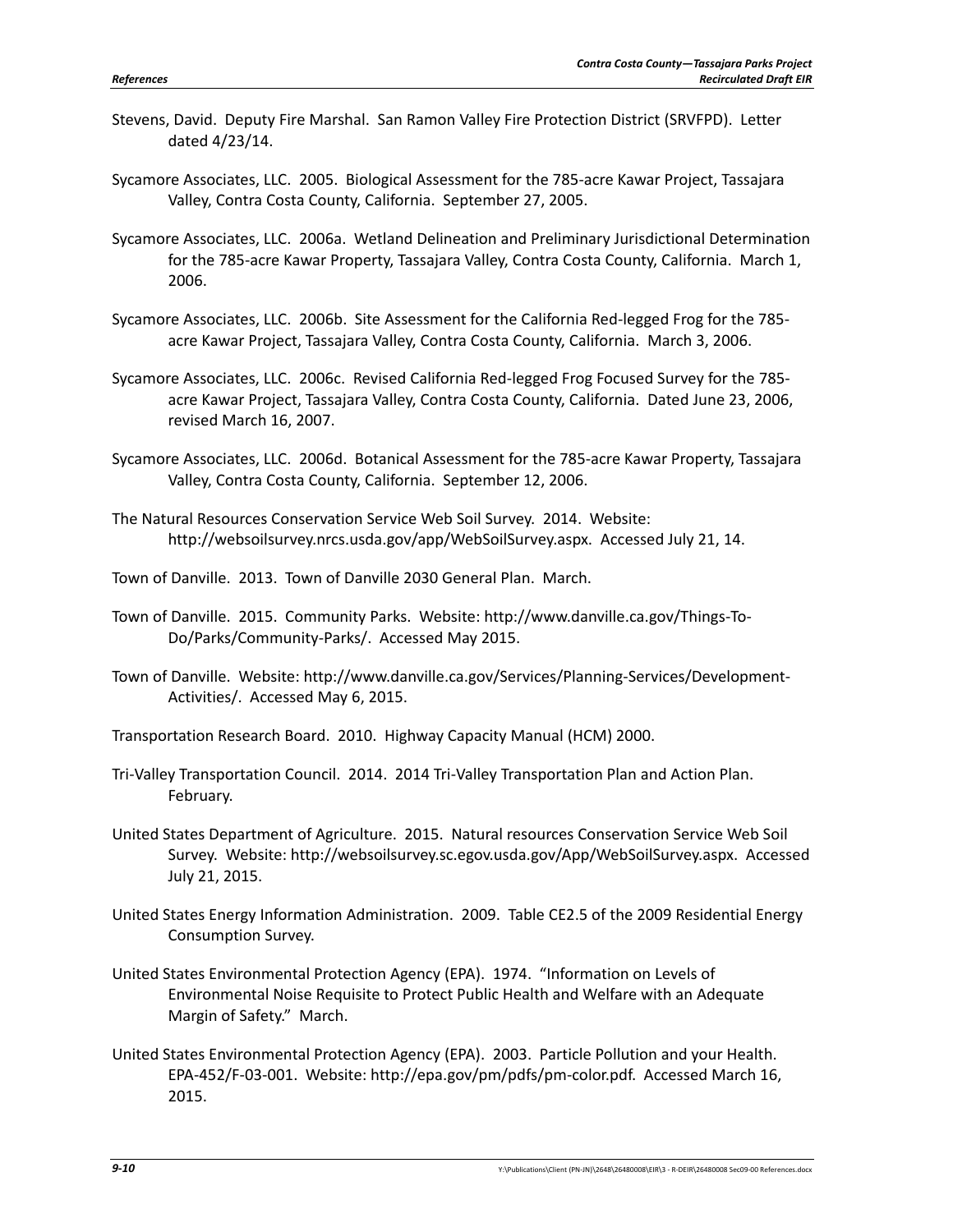- United States Environmental Protection Agency (EPA). 2009. Fact Sheet, Proposed Revisions to the National Ambient Air Quality Standards for Nitrogen Dioxide. July 22. Website: www.epa.gov/air/nitrogenoxides/pdfs/20090722fs.pdf. Accessed March 11, 2015.
- United States Environmental Protection Agency (EPA). 2009. Ozone and your Health. EPA‐456/F‐09‐ 001. Website: http://www.epa.gov/airnow/ozone‐c.pdf. Accessed March 9, 2015.
- United States Environmental Protection Agency (EPA). 2010. Summary of Results for the 1999 National‐Scale Assessment. Website: http://www.epa.gov/ttnatw01/nata1999/risksum.html. Accessed June 2015.
- United States Environmental Protection Agency (EPA). 2012. An Introduction to Indoor Air Quality (IAQ). Website: www.epa.gov/iaq/voc.html. Accessed May 2015.
- United States Environmental Protection Agency (EPA). 2013. Health Effects Notebook for Hazardous Air Pollutants. Website: www.epa.gov/ttn/atw/hlthef/hapindex.html. Accessed June 16, 2015.
- United States Environmental Protection Agency (EPA). 2013. Proposed Carbon Pollution Standard for New Power Plants. Website: http://www2.epa.gov/carbon‐pollution‐standards/2013‐ proposed‐carbon‐pollution‐standard‐new‐power‐plants. Accessed December 21, 2014.
- United States Environmental Protection Agency (EPA). 2014. Clean Power Plan Proposed Rule. Website: http://www2.epa.gov/carbon‐pollution‐standards/clean‐power‐plan‐proposed‐ rule. Accessed December 21, 2014.
- United States Environmental Protection Agency. 1998. Characterization of Building‐Related Construction and Demolition Debris in the United States. June.
- United States Fish and Wildlife Service (USFWS). 1992. Endangered and threatened wildlife and plants; commencement of status review for a petition to list the western pond turtle and California red‐legged frog. Federal Register, Vol. 57, No. 193, pp. 45761‐45762.
- United States Fish and Wildlife Service (USFWS). 2000. Endangered and threatened wildlife and plants; proposed determination of critical habitat for the Alameda whipsnake (*Masticophis lateralis euryxanthus*). Proposed rule. Federal Register: March 8, 2000 (vol. 65, number 46). Pgs. 12155‐12181.
- United States Fish and Wildlife Service (USFWS). 2002. Recovery plan for the California red‐legged frog (Rana aurora draytonii). U.S. Fish and Wildlife Service, Portland, Oregon. Viii + 173 pp.
- United States Fish and Wildlife Service (USFWS). 2003. Interim guidance on site assessment and field surveys for determining presence or a negative finding of the California tiger salamander. October 2003. Joint survey protocol released by the California Department of Fish and Game and the U.S. Fish and Wildlife Service. October 2003. 12 pp.